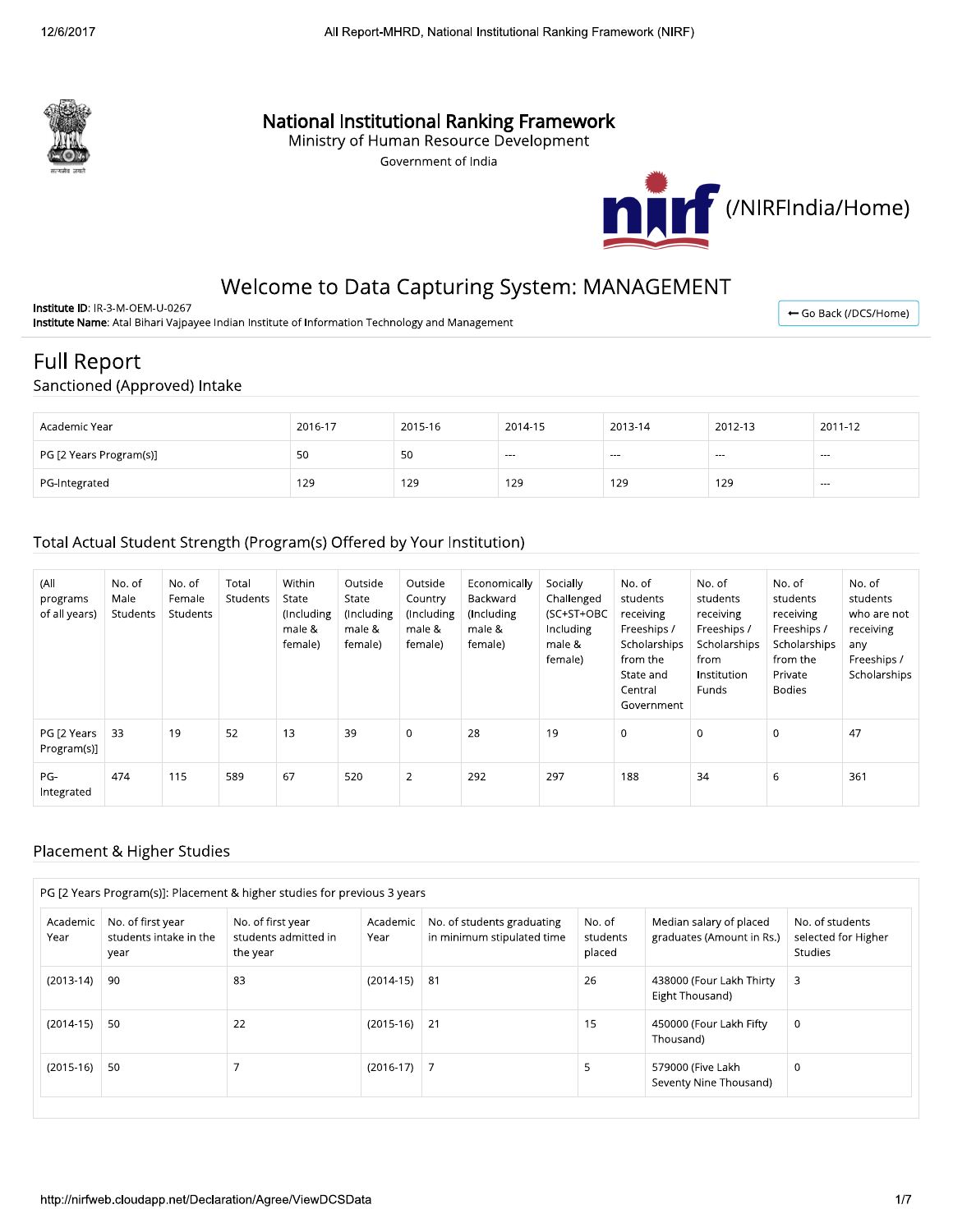| PG-Integrated [5 Years Program(s)]: Placement & higher studies for previous 3 years |                                                     |                                                       |                  |                                                          |                              |                                                      |                                                          |  |  |  |  |
|-------------------------------------------------------------------------------------|-----------------------------------------------------|-------------------------------------------------------|------------------|----------------------------------------------------------|------------------------------|------------------------------------------------------|----------------------------------------------------------|--|--|--|--|
| Academic<br>Year                                                                    | No. of first year<br>students intake in the<br>year | No. of first year<br>students admitted in<br>the year | Academic<br>Year | No. of students graduating<br>in minimum stipulated time | No. of<br>students<br>placed | Median salary of placed<br>graduates (Amount in Rs.) | No. of students<br>selected for Higher<br><b>Studies</b> |  |  |  |  |
| $(2010-11)$                                                                         | 129                                                 | 116                                                   | $(2014-15)$      | 111                                                      | 72                           | 400000 (Four Lakh)                                   | 5                                                        |  |  |  |  |
| $(2011-12)$                                                                         | 129                                                 | 110                                                   | $(2015-16)$      | 106                                                      | 65                           | 600000 (Six Lakh)                                    | 6                                                        |  |  |  |  |
| $(2012-13)$                                                                         | 129                                                 | 121                                                   | $(2016-17)$      | 115                                                      | 87                           | 600000 (Six Lakh)                                    | $\overline{2}$                                           |  |  |  |  |

#### Ph.D Student Details

|                                                            | Ph.D (Student pursuing doctoral program till 2016-17; Students admitted in the academic year 2017-18 should no be entered here). |                       |         |          |  |
|------------------------------------------------------------|----------------------------------------------------------------------------------------------------------------------------------|-----------------------|---------|----------|--|
|                                                            |                                                                                                                                  | <b>Total Students</b> |         |          |  |
| Full Time                                                  |                                                                                                                                  |                       |         |          |  |
| Part Time                                                  |                                                                                                                                  | $\mathbf 0$           |         |          |  |
|                                                            |                                                                                                                                  |                       |         |          |  |
| No. of Ph.D students graduated (including Integrated Ph.D) |                                                                                                                                  |                       |         |          |  |
|                                                            | 2016-17                                                                                                                          |                       | 2015-16 | 2014-15  |  |
| Full Time                                                  | $\Omega$                                                                                                                         |                       | 5       |          |  |
| Part Time                                                  |                                                                                                                                  |                       |         | $\Omega$ |  |
|                                                            |                                                                                                                                  |                       |         |          |  |

# Financial Resources: Utilised Amount for the Capital & Operational expenditure for previous 3 years

| 2016-17<br><b>Utilised Amount</b><br>Annual Capital Expenditure on Academic Activities and Resources (excluding expenditure on buildings) | 2015-16<br><b>Utilised Amount</b>                                                       | 2014-15<br><b>Utilised Amount</b>                                            |
|-------------------------------------------------------------------------------------------------------------------------------------------|-----------------------------------------------------------------------------------------|------------------------------------------------------------------------------|
|                                                                                                                                           |                                                                                         |                                                                              |
|                                                                                                                                           |                                                                                         |                                                                              |
|                                                                                                                                           |                                                                                         |                                                                              |
| 13746005 (One Crore Thirty<br>Seven Lakh Forty Six Thousand<br>Five)                                                                      | 11724331 (One Crore Seventeen<br>Lakh Twenty Four Thousand<br>Three Hundred Thirty One) | 8687240 (Eighty Six Lakh Eighty<br>Seven Thousand Two Hundred<br>Forty)      |
| 2864055 (Twenty Eight Lakh<br>Sixty Four Thousand Fifty Five)                                                                             | 4997527 (Forty Nine Lakh Ninety<br>Seven Thousand Five Hundred<br>Twenty Seven)         | 8644369 (Eighty Six Lakh Forty<br>Four Thousand Three Hundred<br>Sixty Nine) |
| 1806107 (Eighteen Lakh Six<br>Thousand One Hundred Seven)                                                                                 | 1095009 (Ten Lakh Ninety Five<br>Thousand Nine)                                         | 2506382 (Twenty Five Lakh Six<br>Thousand Three Hundred Eighty<br>Two)       |
| 0 (Zero)                                                                                                                                  | 24621 (Twenty Four Thousand<br>Six Hundred Twenty One)                                  | 7578 (Seven Thousand Five<br>Hundred Seventy Eight)                          |
| 4049970 (Forty Lakh Forty Nine<br>Thousand Nine Hundred<br>Seventy)                                                                       | 2557718 (Twenty Five Lakh Fifty<br>Seven Thousand Seven Hundred<br>Eighteen)            | 4692290 (Forty Six Lakh Ninety<br>Two Thousand Two Hundred<br>Ninety)        |
|                                                                                                                                           |                                                                                         |                                                                              |
|                                                                                                                                           |                                                                                         | 2/7                                                                          |
|                                                                                                                                           |                                                                                         |                                                                              |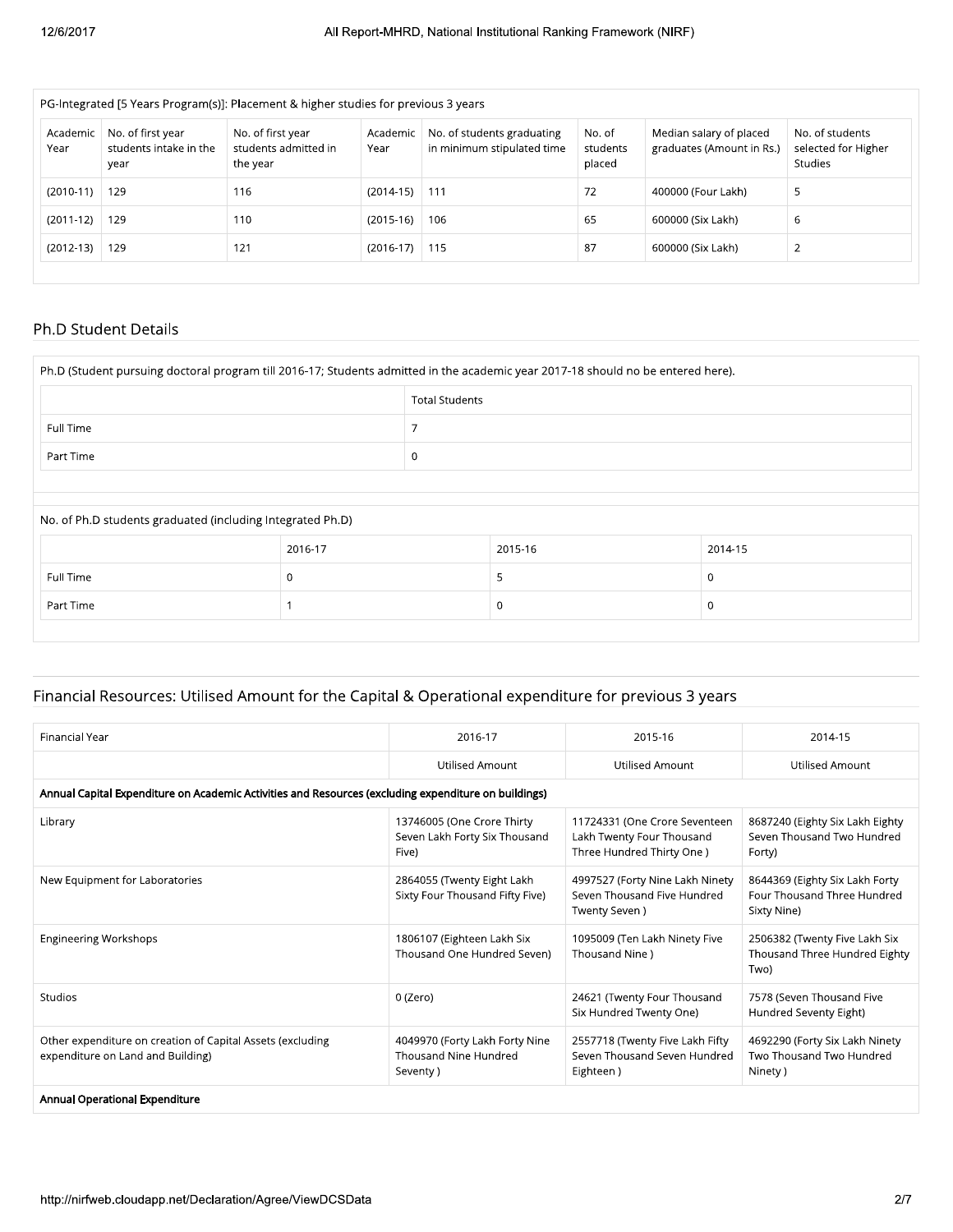| Financial Year                                                                                                                                      | 2016-17                                                                                   | 2015-16                                                                        | 2014-15                                                                                  |
|-----------------------------------------------------------------------------------------------------------------------------------------------------|-------------------------------------------------------------------------------------------|--------------------------------------------------------------------------------|------------------------------------------------------------------------------------------|
|                                                                                                                                                     | Utilised Amount                                                                           | Utilised Amount                                                                | Utilised Amount                                                                          |
| Salaries (Teaching and Non Teaching staff)                                                                                                          | 102449234 (Ten Crore Twenty<br>Four Lakh Forty Nine Thousand<br>Two Hundred Thirty Four ) | 75800656 (Seven Crore Fifty<br>Eight Lakh Six Hundred Fifty Six)               | 76969654 (Seven Crore Sixty<br>Nine Lakh Sixty Nine Thousand<br>Six Hundred Fifty Four ) |
| Maintenance of Academic Infrastructure or consumables, other<br>running expenditures etc. (excluding maintenance of hostels and<br>allied services) | 4490492 (Forty Four Lakh Ninety<br>Thousand Four Hundred Ninety<br>Two )                  | 4166033 (Forty One Lakh Sixty<br>Six Thousand Thirty Three )                   | 4718913 (Forty Seven Lakh<br><b>Eighteen Thousand Nine</b><br>Hundred Thirteen)          |
| Seminars/Conferences/Workshops                                                                                                                      | 1697541 (Sixteen Lakh Ninety<br>Seven Thousand Five Hundred<br>Forty One)                 | 1733324 (Seventeen Lakh Thirty<br>Three Thousand Three Hundred<br>Twenty Four) | 527278 (Five Lakh Twenty Seven<br>Thousand Two Hundred Seventy<br>Eight)                 |

#### Sponsored Research Details

| Financial Year                              | 2016-17                                                            | 2015-16                                                     | 2014-15                                             |
|---------------------------------------------|--------------------------------------------------------------------|-------------------------------------------------------------|-----------------------------------------------------|
| Total no. of Sponsored Projects             | 29                                                                 | 29                                                          | 25                                                  |
| Total no. of Funding Agencies               | 12                                                                 | 11                                                          | 11                                                  |
| Total Amount Received (Amount<br>in Rupees) | 9153833                                                            | 9250853                                                     | 11400859                                            |
| Amount Received in Words                    | Ninety One Lakh Fifty Three Thousand Eight<br>Hundred Thirty Three | Ninety Two Lakh Fifty Thousand Eight<br>Hundred Fifty Three | One Crore Fourteen Lakh Eight<br>Hundred Fifty Nine |

## Consultancy Project Details

| Financial Year                              | 2016-17                                                   | 2015-16                                    | 2014-15                           |
|---------------------------------------------|-----------------------------------------------------------|--------------------------------------------|-----------------------------------|
| Total no. of Consultancy Projects           |                                                           | ∠                                          |                                   |
| Total no. of Client Organizations           |                                                           | ∠                                          |                                   |
| Total Amount Received (Amount in<br>Rupees) | 381856                                                    | 16140000                                   | 197000                            |
| Amount Received in Words                    | Three Lakh Eighty One Thousand Eight Hundred Fifty<br>Six | One Crore Sixty One Lakh Forty<br>Thousand | One Lakh Ninety Seven<br>Thousand |

## Executive Development Programs (Minimum one year duration)

| Financial Year                              | 2016-17 | 2015-16 | 2014-15 |
|---------------------------------------------|---------|---------|---------|
| Total no. of Executive Development Programs | 0       |         | U       |
| Total no. of Participants                   | U       |         |         |
| Total Annual Earnings (Amount in Rupees)    | -0      |         | л.      |
| <b>Total Annual Earnings in Words</b>       | Zero    | Zero    | Zero    |

# PCS Facilties: Facilities of phy:<br>http://nirfweb.cloudapp.net/Declarati cilties: Facilities of physically challer<br>-<br>-<br>fweb.cloudapp.net/Declaration/Agree/ViewD PCS Facilties: Facilities of physically challenged students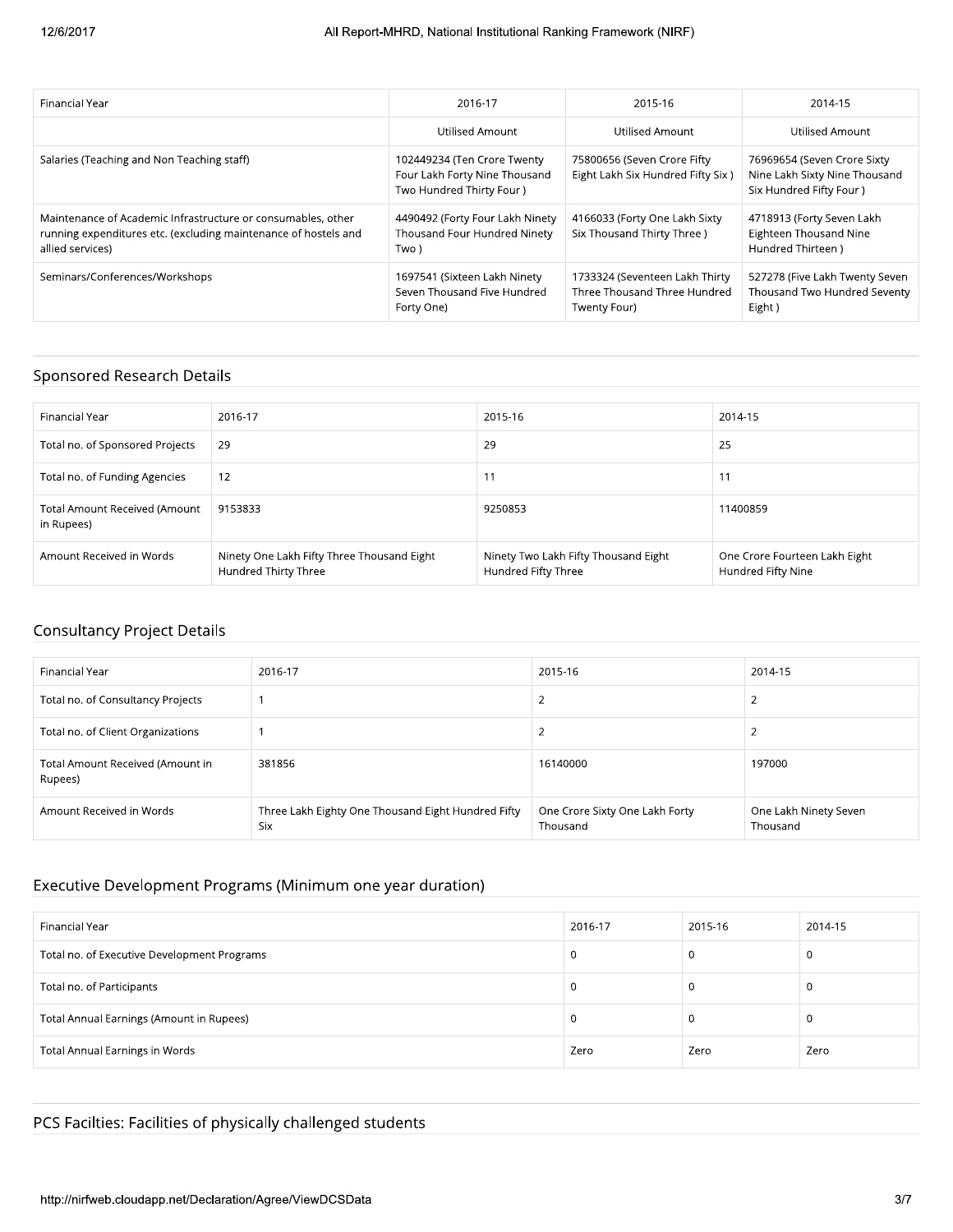| 1. Do your institution buildings have Lifts/Ramps?                                                                                                          | Yes, in all the buildings |
|-------------------------------------------------------------------------------------------------------------------------------------------------------------|---------------------------|
| 2. Do your institution have provision for walking aids, including wheel chairs and transportation from one building to another for handicapped<br>students? | Yes, in all the buildings |
| 3. Do your institution buildings have specially designed toilets for handicapped students?                                                                  | Yes, in all the buildings |

## Faculty Details

| Name<br><b>ACHARYA</b><br>PADMANAV<br>AGRAWAL GAURAV | Age<br>49<br>39 | Designation<br>Associate<br>Professor | Gender<br>Male | Qualification<br>Ph.D | Experience (In<br>Months)<br>243                          | Is Associated<br>Last Year<br>No | Currently working with<br>institution?<br>No | Joining<br>Date<br>$25-07-$ | Leaving<br>Date<br>$10 - 01 -$ | Association<br>type<br>Regular |
|------------------------------------------------------|-----------------|---------------------------------------|----------------|-----------------------|-----------------------------------------------------------|----------------------------------|----------------------------------------------|-----------------------------|--------------------------------|--------------------------------|
|                                                      |                 |                                       |                |                       |                                                           |                                  |                                              |                             |                                |                                |
|                                                      |                 |                                       |                |                       |                                                           |                                  |                                              | 2008                        | 2014                           |                                |
|                                                      |                 | Associate<br>Professor                | Male           | Ph.D                  | 228                                                       | Yes                              | Yes                                          | $07 - 01 -$<br>2009         | $\overline{\phantom{a}}$       | Regular                        |
| ALAM QAMAR                                           | 73              | Professor                             | Male           | Ph.D                  | 499                                                       | Yes                              | Yes                                          | $30-07-$<br>2012            | ---                            | Adhoc /<br>Contractual         |
| ANAND HEMANT                                         | 62              | Professor                             | Male           | Ph.D                  | 314                                                       | Yes                              | Yes                                          | $30-07-$<br>2012            | $\overline{a}$                 | Adhoc /<br>Contractual         |
| ANURAJ SINGH                                         | 33              | Assistant<br>Professor                | Female         | Ph.D                  | 55                                                        | Yes                              | Yes                                          | $01 - 09 -$<br>2016         | $\hspace{0.05cm}\ldots$        | Regular                        |
| ARJARIYA<br>SIDDHARTHA                               | 40              | Other                                 | Male           | Ph.D                  | 105                                                       | No                               | No                                           | $30-03-$<br>2007            | $31 - 07 -$<br>2015            | Adhoc /<br>Contractual         |
| ARYA KARM VEER                                       | 49              | Associate<br>Professor                | Male           | Ph.D                  | 307                                                       | Yes                              | Yes                                          | $01 - 09 -$<br>2008         | $\overline{\phantom{a}}$       | Regular                        |
| AWDHESH KUMAR<br><b>SINGH</b>                        | 49              | Other                                 | Male           | Ph.D                  | 341                                                       | No                               | Yes                                          | $01 - 08 -$<br>2017         | $\overline{\phantom{a}}$       | Regular                        |
| <b>BAJPAI NAVAL</b>                                  | 46              | Associate<br>Professor                | Male           | Ph.D                  | 235                                                       | Yes                              | Yes                                          | $30 - 06 -$<br>2006         | ---                            | Regular                        |
| <b>BANSAL JAGDISH</b><br>CHAND                       | 39              | Assistant<br>Professor                | Male           | Ph.D                  | 146                                                       | Yes                              | No                                           | 16-08-<br>2012              | $31 - 12 -$<br>2016            | Visiting                       |
| <b>BANSAL MATADEEN</b>                               | 38              | Assistant<br>Professor                | Male           | Ph.D                  | 69                                                        | $\mathsf{No}$                    | No                                           | $01 - 08 -$<br>2013         | $31 - 05 -$<br>2014            | Visiting                       |
| BATTULA RAMESH<br><b>BABU</b>                        | 38              | Assistant<br>Professor                | Male           | Ph.D                  | 117                                                       | Yes                              | Yes                                          | 30-07-<br>2012              | $\overline{\phantom{a}}$       | Adhoc /<br>Contractual         |
| BHATTACHARYA<br><b>MAHUA</b>                         | 54              | Associate<br>Professor                | Female         | Ph.D                  | 235                                                       | Yes                              | Yes                                          | $12 - 12 -$<br>2006         | $\overline{\phantom{a}}$       | Regular                        |
| CHAUHAN MANJU                                        | 55              | Assistant<br>Professor                | Female         | Ph.D                  | 309                                                       | No                               | No                                           | $01 - 08 -$<br>2013         | $31 - 12 -$<br>2013            | Visiting                       |
| CHHABRA JITENDRA<br><b>KUMAR</b>                     | 45              | Associate<br>Professor                | Male           | Ph.D                  | 266                                                       | Yes                              | No                                           | $01 - 01 -$<br>2014         | $31 - 05 -$<br>2014            | Visiting                       |
| DASH MANOJ<br><b>KUMAR</b>                           | 43              | Assistant<br>Professor                | Male           | Ph.D                  | 191                                                       | Yes                              | Yes                                          | $31 - 03 -$<br>2010         | $\overline{\phantom{a}}$       | Regular                        |
| DHAR JOYDEEP                                         | 50              | Associate<br>Professor                | Male           | Ph.D                  | 252                                                       | Yes                              | Yes                                          | $30 - 11 -$<br>2006         | ---                            | Regular                        |
| <b>GAURAV KAUSHAL</b>                                | 33              | Assistant<br>Professor                | Male           | Ph.D                  | 40                                                        | No                               | Yes                                          | $02 - 05 -$<br>2017         |                                | Regular                        |
|                                                      |                 |                                       |                |                       |                                                           |                                  |                                              |                             |                                |                                |
|                                                      |                 |                                       |                |                       |                                                           |                                  |                                              |                             |                                | 4/7                            |
|                                                      |                 |                                       |                |                       | http://nirfweb.cloudapp.net/Declaration/Agree/ViewDCSData |                                  |                                              |                             |                                |                                |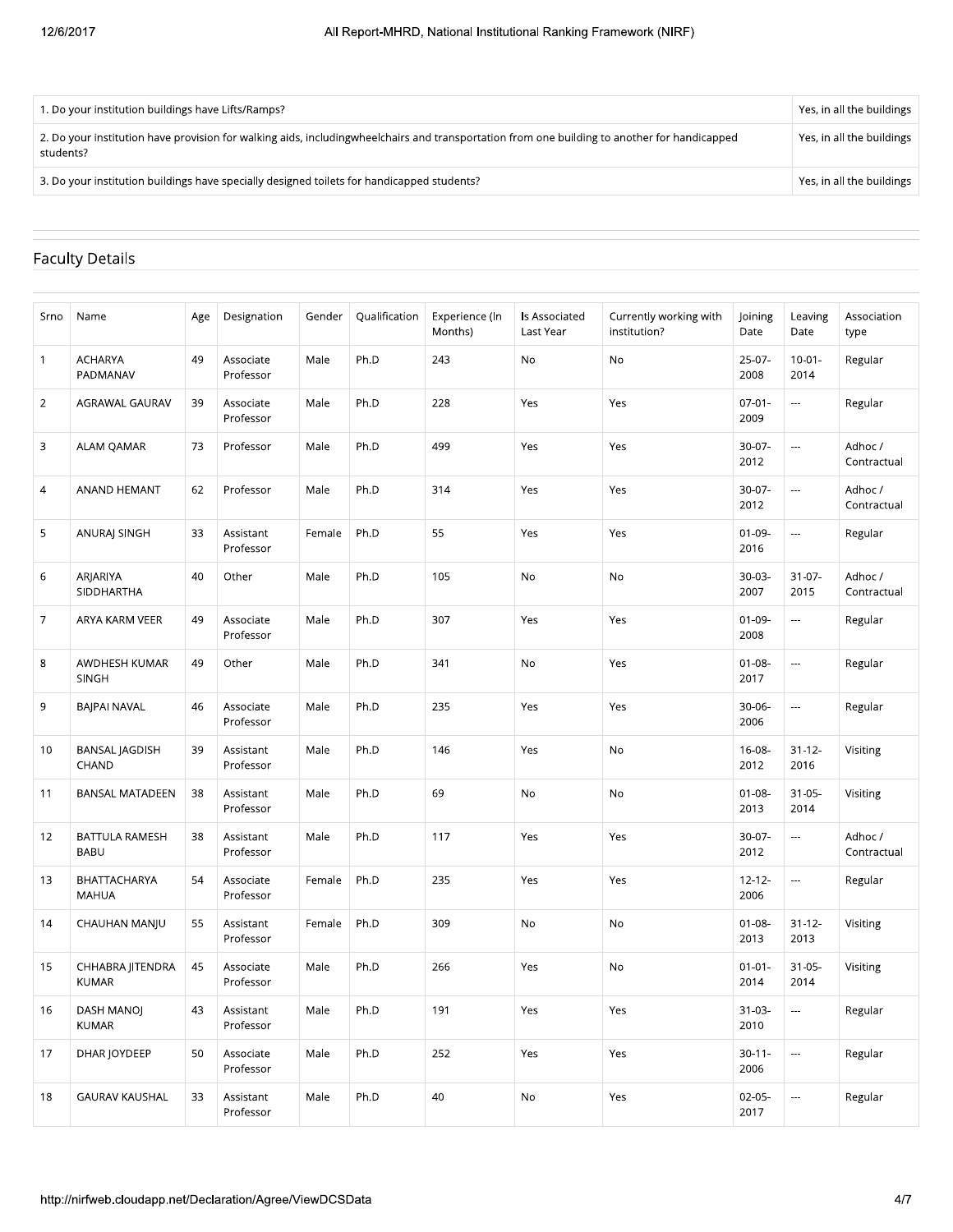| 19 | <b>GODFERY W</b><br>WILFRED | 35 | Assistant<br>Professor | Male   | Ph.D | 84  | Yes | Yes | $30 - 01 -$<br>2013 | $\overline{\phantom{a}}$ | Regular                |
|----|-----------------------------|----|------------------------|--------|------|-----|-----|-----|---------------------|--------------------------|------------------------|
| 20 | <b>GUPTA H M</b>            | 71 | Professor              | Male   | Ph.D | 489 | Yes | Yes | $30-07-$<br>2012    | $\overline{\phantom{a}}$ | Visiting               |
| 21 | JAIN VINOD KUMAR            | 40 | Assistant<br>Professor | Male   | Ph.D | 129 | No  | No  | $01 - 01 -$<br>2014 | $31 - 05 -$<br>2014      | Visiting               |
| 22 | KALIYA PUNIT                | 36 | Other                  | Male   | MBA  | 150 | No  | No  | $01 - 01 -$<br>2014 | 30-06-<br>2014           | Visiting               |
| 23 | KRISHNAIYA V S R            | 59 | Professor              | Male   | Ph.D | 412 | Yes | Yes | $30-07 -$<br>2012   |                          | Adhoc /<br>Contractual |
| 24 | <b>KUMAR AJAY</b>           | 35 | Associate<br>Professor | Male   | Ph.D | 98  | Yes | Yes | 06-07-<br>2009      | $\overline{a}$           | Regular                |
| 25 | KUSHWAH D S                 | 48 | Associate<br>Professor | Male   | Ph.D | 261 | No  | No  | $08 - 01 -$<br>2012 | $31 - 12 -$<br>2013      | Visiting               |
| 26 | MAHESHWARI<br>RANJAN        | 50 | Associate<br>Professor | Male   | Ph.D | 333 | No  | No  | $01 - 01 -$<br>2013 | $31 - 05 -$<br>2014      | Adhoc /<br>Contractual |
| 27 | <b>MANISH GUPTA</b>         | 51 | Other                  | Male   | Ph.D | 305 | No  | Yes | $01 - 08 -$<br>2017 | $\overline{\phantom{a}}$ | Visiting               |
| 28 | NAJMI SHOELA                | 61 | Assistant<br>Professor | Female | Ph.D | 403 | Yes | Yes | 30-07-<br>2012      | $\overline{\phantom{a}}$ | Adhoc /<br>Contractual |
| 29 | NEETESH KUMAR               | 28 | Assistant<br>Professor | Male   | Ph.D | 27  | Yes | Yes | $24 - 01 -$<br>2017 | ---                      | Regular                |
| 30 | PATTANAIK KIRAN<br>KUMAR    | 44 | Associate<br>Professor | Male   | Ph.D | 184 | Yes | Yes | 04-06-<br>2009      | ---                      | Regular                |
| 31 | PATTANAIK<br>MANISHA        | 45 | Associate<br>Professor | Female | Ph.D | 199 | Yes | Yes | $24 - 01 -$<br>2007 | $\overline{\phantom{a}}$ | Regular                |
| 32 | PATWARDHAN M                | 46 | Associate<br>Professor | Male   | Ph.D | 283 | Yes | Yes | 03-06-<br>2006      | $\overline{\phantom{a}}$ | Regular                |
| 33 | PRAKASH ANIL                | 47 | Associate<br>Professor | Male   | MBA  | 69  | No  | No  | $01 - 04 -$<br>2015 | 30-06-<br>2015           | Visiting               |
| 34 | PRAKASH GYAN                | 44 | Associate<br>Professor | Male   | Ph.D | 203 | Yes | Yes | 27-03-<br>2009      | ---                      | Regular                |
| 35 | PRASANJEET<br><b>CHANAK</b> | 31 | Assistant<br>Professor | Male   | Ph.D | 8   | Yes | Yes | $15-12-$<br>2016    |                          | Regular                |
| 36 | PYARA V PREM                | 64 | Professor              | Male   | Ph.D | 410 | Yes | Yes | 30-07-<br>2012      | ---                      | Visiting               |
| 37 | R M PATRIKAR                | 56 | Professor              | Male   | Ph.D | 240 | Yes | Yes | $01 - 01 -$<br>2017 | $\overline{\phantom{a}}$ | Visiting               |
| 38 | RAJ BALWINDER               | 36 | Assistant<br>Professor | Male   | Ph.D | 105 | No  | No  | 19-07-<br>2011      | $30-04-$<br>2012         | Visiting               |
| 39 | RAJWANI<br>SHEGORIKA        | 38 | Assistant<br>Professor | Female | Ph.D | 165 | No  | No  | $01 - 01 -$<br>2013 | $31 - 05 -$<br>2014      | Adhoc /<br>Contractual |
| 40 | <b>ROY ANKUR</b>            | 41 | Assistant<br>Professor | Male   | Ph.D | 151 | Yes | Yes | $30-07-$<br>2012    | Щ,                       | Adhoc /<br>Contractual |
| 41 | SAHU RAJENDRA               | 53 | Professor              | Male   | Ph.D | 226 | Yes | Yes | $26 - 12 -$<br>1999 | $\ldots$                 | Regular                |
| 42 | SARASWAT MUKESH             | 38 | Assistant<br>Professor | Male   | Ph.D | 165 | Yes | Yes | 30-07-<br>2012      | ---                      | Visiting               |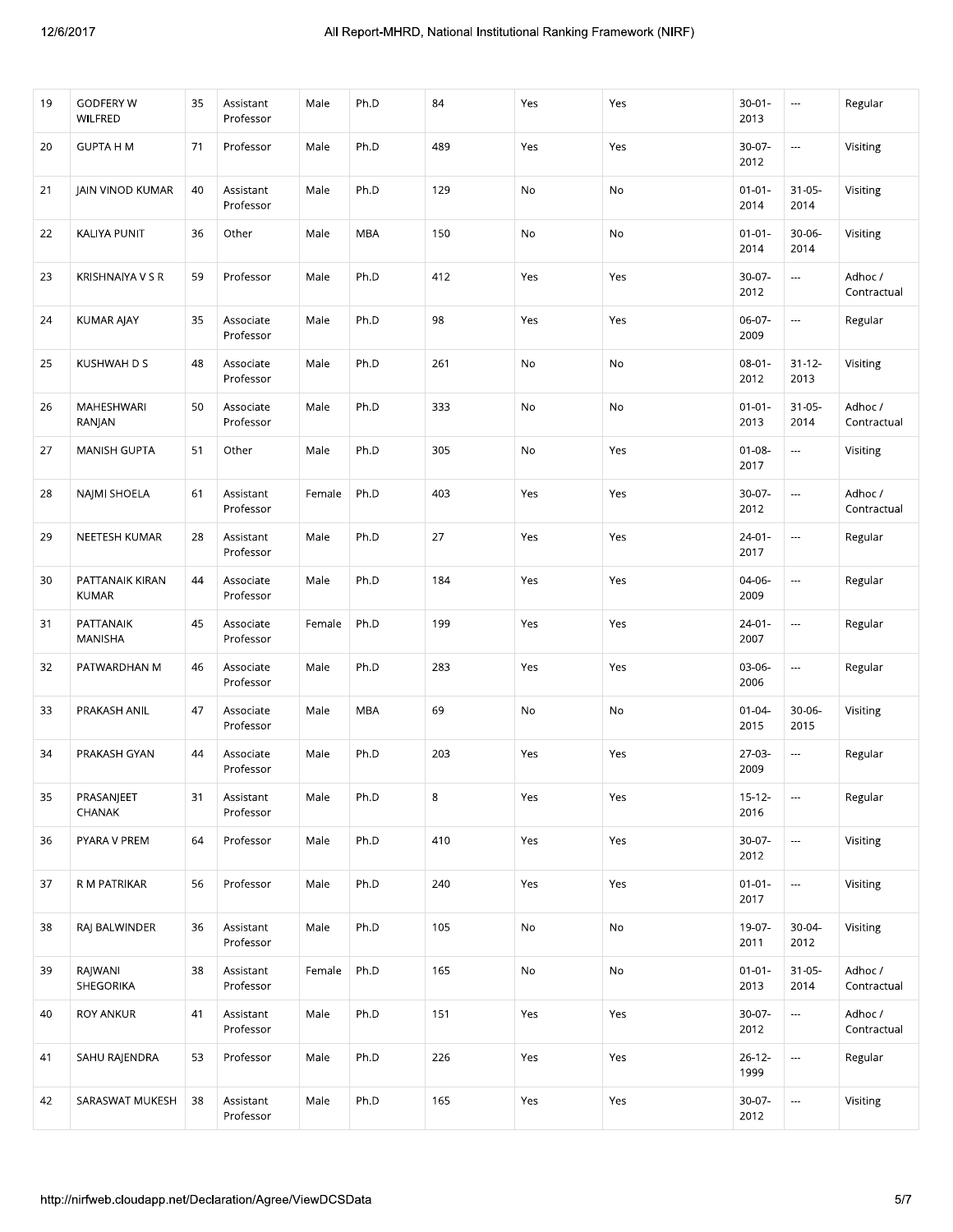|    | SAUMYA<br>BHADAURIA          | 28 | Assistant<br>Professor | Female | Ph.D       | 12  | Yes           | Yes           | $23 - 12 -$<br>2016 | $\scriptstyle\cdots$     | Regular                |
|----|------------------------------|----|------------------------|--------|------------|-----|---------------|---------------|---------------------|--------------------------|------------------------|
| 44 | SHANKAR RAVI                 | 56 | Associate<br>Professor | Male   | Ph.D       | 369 | No            | No            | $01 - 01 -$<br>2013 | $31 - 05 -$<br>2013      | Visiting               |
| 45 | SHANKAR UDAI                 | 54 | Associate<br>Professor | Male   | Ph.D       | 345 | $\mathsf{No}$ | No            | $08 - 01 -$<br>2012 | $31 - 12 -$<br>2012      | Visiting               |
| 46 | SHARMA B B                   | 79 | Professor              | Male   | <b>MPH</b> | 235 | Yes           | Yes           | 30-07-<br>2012      | $\overline{\phantom{a}}$ | Visiting               |
| 47 | <b>SHARMA G K</b>            | 58 | Professor              | Male   | Ph.D       | 240 | Yes           | Yes           | 24-07-<br>2000      | $\overline{\phantom{a}}$ | Regular                |
| 48 | SHARMAJK                     | 61 | Other                  | Male   | Ph.D       | 93  | $\mathsf{No}$ | No            | $01 - 01 -$<br>2014 | $31 - 12 -$<br>2014      | Visiting               |
| 49 | SHARMANK                     | 69 | Professor              | Male   | Ph.D       | 499 | Yes           | Yes           | $30-07 -$<br>2012   |                          | Adhoc /<br>Contractual |
| 50 | SHARMA<br>PRABHAKAR          | 47 | Associate<br>Professor | Male   | Ph.D       | 307 | Yes           | Yes           | 30-07-<br>2012      | $\overline{\phantom{a}}$ | Visiting               |
| 51 | SHUKLA ANUPAM                | 52 | Professor              | Male   | Ph.D       | 349 | Yes           | Yes           | $11 - 10 -$<br>2006 | $\overline{\phantom{a}}$ | Regular                |
| 52 | SINGH A K                    | 47 | Associate<br>Professor | Male   | Ph.D       | 237 | No            | No            | $08 - 01 -$<br>2013 | $31 - 12 -$<br>2014      | Visiting               |
| 53 | SINGH ANURAG                 | 39 | Assistant<br>Professor | Male   | Ph.D       | 129 | No            | No            | $01 - 01 -$<br>2013 | $31 - 12 -$<br>2015      | Visiting               |
| 54 | SINGH AVANTIKA               | 42 | Assistant<br>Professor | Female | Ph.D       | 135 | No            | No            | 12-09-<br>2013      | 30-06-<br>2014           | Visiting               |
| 55 | SINGH P K                    | 49 | Associate<br>Professor | Male   | Ph.D       | 338 | Yes           | Yes           | 24-03-<br>2008      | $\overline{\phantom{a}}$ | Regular                |
| 56 | SINGH VINAY                  | 38 | Assistant<br>Professor | Male   | Ph.D       | 127 | Yes           | Yes           | $20 - 11 -$<br>2012 |                          | Regular                |
| 57 | SRIVASTAV ANURAG             | 45 | Associate<br>Professor | Male   | Ph.D       | 187 | Yes           | Yes           | $26-10-$<br>2006    | $\overline{\phantom{a}}$ | Regular                |
| 58 | SRIVASTAV PANKAJ             | 49 | Associate<br>Professor | Male   | Ph.D       | 199 | Yes           | Yes           | $16-10-$<br>2006    | $\overline{\phantom{a}}$ | Regular                |
| 59 | SRIVASTAVA<br>SANDEEP        | 41 | Associate<br>Professor | Male   | Ph.D       | 117 | No            | $\mathsf{No}$ | $01 - 01 -$<br>2014 | $31 - 05 -$<br>2014      | Visiting               |
| 60 | SWARNAKAR<br>PRADIP          | 40 | Associate<br>Professor | Male   | Ph.D       | 91  | Yes           | Yes           | 02-06-<br>2009      | ---                      | Regular                |
| 61 | TALUKDAR A K                 | 63 | Professor              | Male   | Ph.D       | 489 | No            | No            | $08 - 01 -$<br>2012 | $31 - 05 -$<br>2013      | Adhoc /<br>Contractual |
| 62 | <b>TAPASWI</b><br>SHASHIKALA | 52 | Professor              | Female | Ph.D       | 370 | Yes           | Yes           | $21 - 07 -$<br>2006 | $\overline{\phantom{a}}$ | Regular                |
| 63 | TIWARI RITU                  | 39 | Associate<br>Professor | Female | Ph.D       | 133 | Yes           | Yes           | $18-02-$<br>2008    | $\overline{\phantom{a}}$ | Regular                |
| 64 | TRIVEDI ADITYA               | 49 | Professor              | Male   | Ph.D       | 348 | Yes           | Yes           | $28 - 12 -$<br>2006 |                          | Regular                |
|    | TRIVEDI GAURAV               | 41 | Associate<br>Professor | Male   | Ph.D       | 57  | $\mathsf{No}$ | No            | $04 - 01 -$<br>2015 | $30 - 06 -$<br>2015      | Visiting               |
| 65 |                              |    | Assistant              | Male   | Ph.D       | 199 | Yes           | Yes           | $30 - 01 -$<br>2013 | ---                      | Regular                |